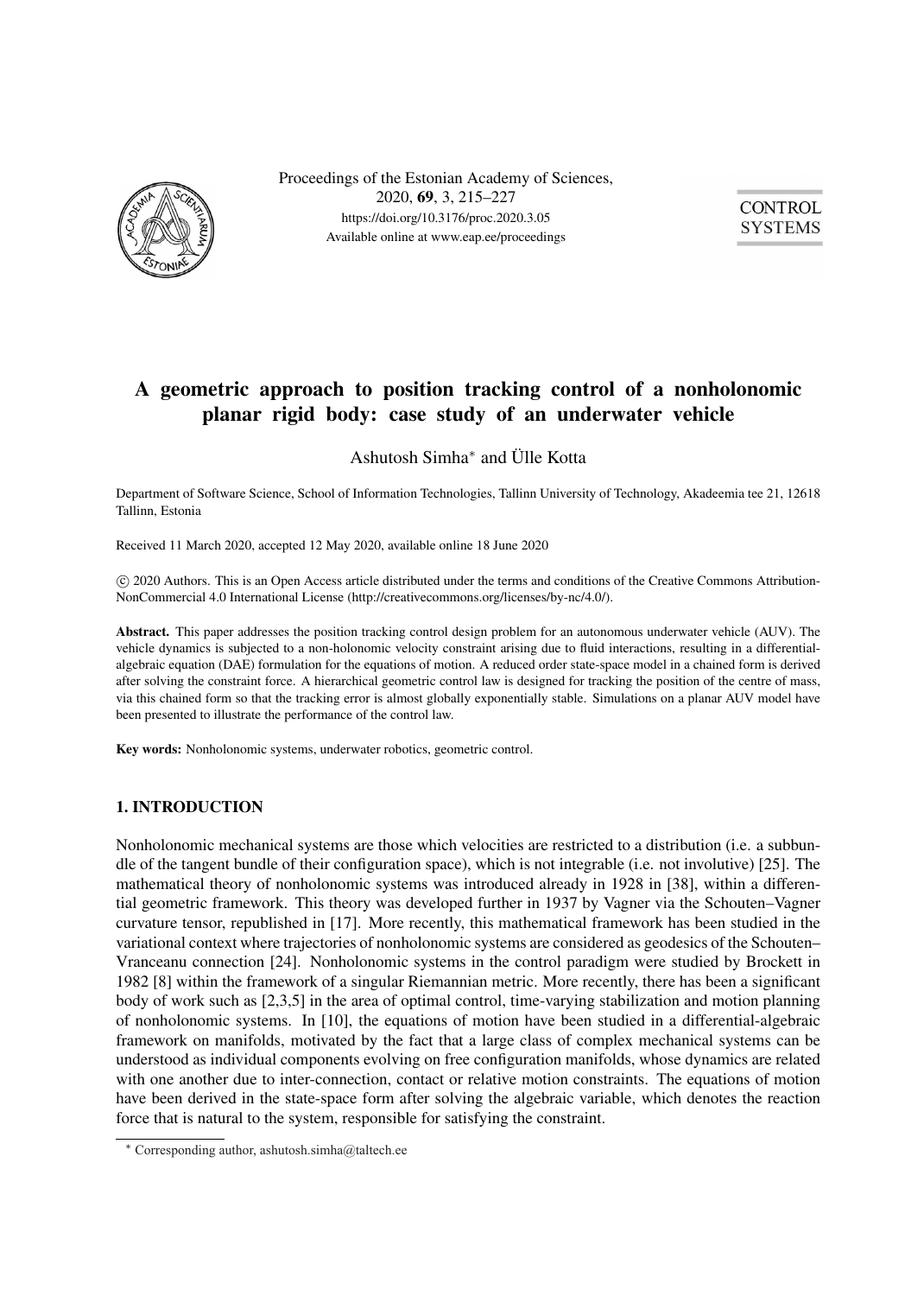One of the techniques in geometric control theory that has gained wide popularity in recent times is the extension of classical proportional-derivative (PD) controllers to systems on manifolds. This approach offers the advantage that the control law is globally defined, and is almost globally exponentially stable. Moreover, other desirable properties of PD control, such as robustness, transient performance etc., are globally extended. An important factor that allows these advantages to be used in geometric controllers is that the control design does not employ local coordinate charts. While using coordinates simplifies the design process (by working in a Euclidean space with well-known techniques), a disadvantage is that the system is only defined within the domain of the chart, and encounters singularities at the chart-boundary. This makes the control system only locally valid. In order to work intrinsically on the manifold, a coordinate invariant (geometric) definition of proportional and derivative errors is necessary. One way of achieving this is to exploit certain structures on the manifold, natural to mechanical systems, such as a Riemannian geometric or Lie group structure. This idea was first developed in [20] for stabilization of fully-actuated mechanical systems, and later extended for tracking control in [10] and [16]. Some other works in this direction are  $[11,12,29,28]$  for Lie groups and  $[37,27]$  for output tracking.

The aforementioned methods, however, can not be applied to nonholonomic systems due to the wellknown Brockett condition, which states that such systems can not be asymptotically stabilized by static feedback [9]. Due to this, several methods have been developed for nonholonomic systems, where time-varying controls are employed, such as [40,18], where accessible nonholonomic systems have been stabilized via Lie-bracket approximation techniques. Another class of systems for which tracking controllers have been designed, are those, which can be transformed into chained forms, with a cascade control structure, such as [34,33,31]. In fact, this method has also been applied to underwater vehicles in [39]. Some other techniques have been reviewed in [30].

In this paper, we study the dynamics of an underwater robotic vehicle, whose velocity is constrained to Lie in a distribution that is not integrable. This constraint arises due to the hydrodynamic interaction with the ambient fluid (see [39]), which allows the vehicle to translate only in the longitudinal direction of its body frame. The equations of motion of this nonholonomic system are expressed as an index- $2<sup>1</sup>$ differential-algebraic control system, where the algebraic variable represents a reaction force, applied on the robot by the ambient fluid, in a direction perpendicular to the admissible direction of motion. The equations of motion are solved by expressing the algebraic variable in terms of the position and velocity, and thereby eliminating the constraint, yielding a state space model. This model is shown to be in a chained form, where the control has a hierarchical structure. The tracking control problem is solved by employing a geometric controller for the inner loop on the unit circle, cascaded with a dynamic-inversion controller ([36]) for the outer loop. This approach is advantageous over [39] because the control law is designed and stability analysis are carried out directly on the nonlinear manifold without employing local coordinates, thereby avoiding resulting singularities. The main contribution in this paper is to combine differentialalgebraic equation methods with geometric controllers. Output trajectories, which are consistent with the constraint, are chosen, and the tracking controller has been numerically simulated for point stabilization and time-varying tracking cases. It is demonstrated via examples that the tracking has appreciable transient performance, almost global stability, and robustness to parameter perturbations.

The paper is organized as follows. In section 2, the theory of nonholonomic systems and the output tracking problem has been recalled. In section 3, the dynamics of the nonholonomic robot has been derived. The state space model has been derived in section 4, followed by the control design in section 5, and simulations in section 6, followed by concluding remarks.

#### 2. OVERVIEW OF NONHOLONOMIC CONTROL SYSTEMS

In this section we briefly review the dynamical structure of nonholonomic constrained systems as well as their control design. The reader is referred to [4,13] for further details. In general, such systems arise

 $1$  The index of a differential-algebraic system is the number of derivatives required to resolve the constraint output.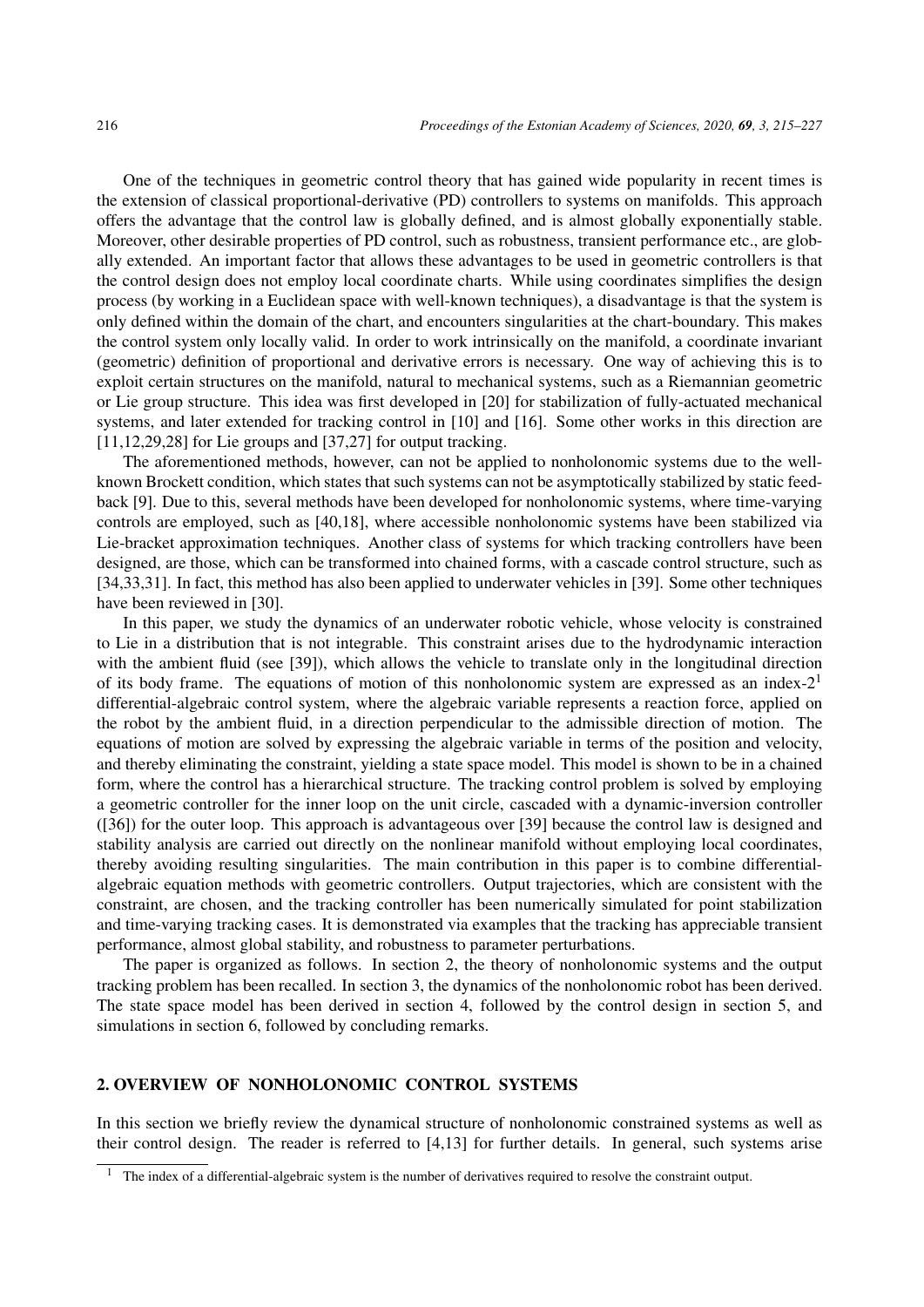when the dynamics are subjected to velocity constraints due to contact and constrained relative motion. The constrained dynamics are described by a set of differential-algebraic equations (DAE)

$$
\ddot{q} = F(q, \dot{q}) + \sum_{j=1}^{p} \lambda_j A_j^T(q) + \sum_{j=1}^{m} C_j(q) u_j,
$$
  
\n
$$
0 = A(q) \dot{q},
$$
\n(1)

where  $q \in \mathbb{R}^n$  is a vector of coordinates on the configuration manifold *M*,  $F(q, \dot{q})$  represents forces such as gyroscopic, friction and potential forces, and the external (control) forces are parameterized by *uj* along *m* independent control vector fields  $C_i(q)$ . The velocity constraint is determined by a set of *p* independent, smooth differential 1-forms which are represented as  $A_j(q) \in \mathbb{R}^{1 \times n}$ ,  $A(q) = [A_1^T(q), \ldots, A_p^T(q)]^T$  (with respect to the basis  $dq$ ). The velocity is constrained to Lie in the kernel of these 1-forms, i.e. in *ker*  $A(q)$ . The Lagrange multipliers  $\lambda_i(t)$  represent a parameterization of the reaction forces which are intrinsic to the system, whose evolution guarantees that the constraint is satisfied. The reaction forces are orthogonal to the constrained velocity subspace along the vector fields which are represented as  $A_j^T(q) \in \mathbb{R}^{n \times 1}$  (with respect to the basis  $\partial/\partial q$ ). The reader is referred to [1] for the analysis of such DAE systems and [7] for their numerical treatment.

In certain cases, it may be possible to find *p* smooth functions  $\phi_i(q)$  satisfying

$$
A_j(q) = d\phi_j(q), \ j = 1, \dots, p. \tag{2}
$$

Such constraints are called *holonomic*, and the system can be regarded as restricted to a submanifold which is the level set  $S = \{q | \phi_i(q) = c_j, j = 1, \dots p\}$ , where  $c_j$  are determined by the initial conditions. The velocity constraint ensures that the motion is tangential to *S*, therefore reducing the problem under consideration to an unconstrained system on *S*. We term *S* as the *integral submanifold* of  $\{A_i(q), 1 \leq j \leq p\}$ . In case such functions do not exist, we call the constraints *nonholonomic*. The integrability of the set of 1-forms  $\{A_i(q)\}$ can be checked by the Frobenius theorem [6]. Therefore, in order for the system under consideration to be nonholonomic, the following assumption needs to be satisfied.

**Assumption 1.** The differential system  $\{A_i(q)\}\$ is not completely integrable.

Some examples of nonholonomic systems are knife edge dynamics [21], rolling disc [22], unicycle [32], nonholonomic car [14], and wheeled mobile robots [35].

#### 2.1. Output tracking of nonholonomic systems

We briefly review the general principles involved in designing output tracking control laws for nonholonomic systems. The reader is referred to [4,13,32] for details about control design for various mechanical systems with nonholonomic constraints.

Consider the problem of tracking a set of independent output configurations  $y = h(q) = [h_1(q),...,h_k(q)]^T$ , which satisfy the following two conditions in Assumption 2 below.

1. The trajectory is consistent with the constraints in (3), i.e. given smooth  $y(t)$ , there exists a trajectory  $q(t)$ such that

$$
y(0) = h(q(0)), A_j(q(t))\dot{q}(t) = 0, j = 1,...,p, \forall t.
$$
 (3)

2.  $y(t)$  corresponds uniquely to an admissible trajectory  $q(t)$  and vice-versa.

In general, the dimension of the configuration space may be higher than the output space. However, local invertibility may still be guaranteed due to velocity constraints which restrict the space of admissible trajectories.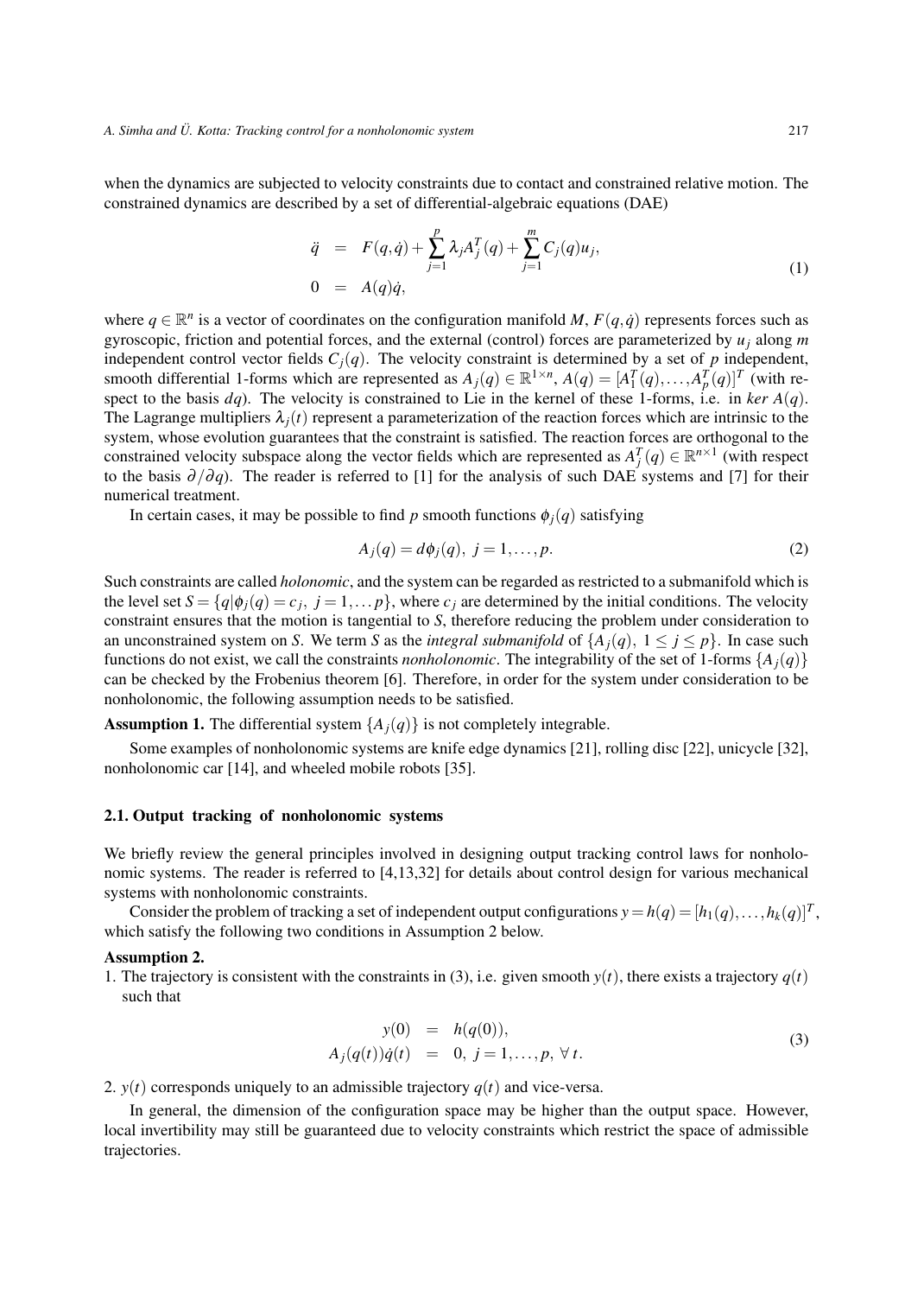We additionally assume that the set of admissible velocities, i.e. *ker*  $\{A_i(q)\}\$ , can be spanned by *n* − *p* independent vector fields  ${G<sub>i</sub>(q)}$ , in which case the velocity can be parameterized as

$$
\dot{q} = \sum_{j=1}^{n-p} G_j(q) v_j.
$$
 (4)

Given a reference trajectory  $y_r(t)$  we first consider the kinematic control problem of determining  $v(t)$  =  $[v_1(t),...,v_{n-p}(t)]$  such that  $y(t)$  asymptotically tracks  $y_r(t)$ . We refer the reader to [4] for details about kinematic controllability and control design. Subsequently, we determine the control force  $u(t)$ , required to ensure that the velocity  $\dot{q}(t) \rightarrow$ *p*  $\sum_{j=1} G_j(q)v_j(t)$  asymptotically. Such a control law  $u(t)$  exists under the following assumption:

Assumption 3. The control vector fields, when projected onto the constrained velocity subspace, span the entire subspace, i.e.

rank 
$$
(G^T(q)C(q))
$$
 = rank  $(G(q))$ ,  $\forall q \in M$ ,  
where  $G(q) = [G_1(q),...,G_{n-p}(q)], C(q) = [C_1(q),...,C_m(q)].$  (5)

#### 3. NONHOLONOMIC ROBOT DYNAMICS

The simplified dynamical model of the planar AUV is represented by the following DAE system [10].

$$
\dot{q} = R\eta,
$$
  
\n
$$
\dot{\eta} = f(q, \eta) + \lambda R^T A^T(q) + B\bar{u},
$$
  
\n
$$
0 = A(q)\dot{q},
$$
\n(6)

where in  $(6)$ 

- the configuration  $q = [q_1, q_2, q_3]^T$  is a vector consisting of two coordinates of the centre of mass position, and the orientation angle of the longitudinal axis;
- $\eta$  is the velocity in the body-fixed frame;
- the rotation matrix from the body-fixed frame to the inertial frame (alternatively called global fixed-frame) is represented as

$$
R = \begin{bmatrix} \cos q_3 & -\sin q_3 & 0 \\ \sin q_3 & \cos q_3 & 0 \\ 0 & 0 & 1 \end{bmatrix};
$$
 (7)

•  $f(q, \eta)$  are forces represented in the body frame;

• the control inputs are allocated as  $\bar{u} = [\bar{u}_1, \bar{u}_2]^T$ ,

$$
\bar{u}_1 = u_1 \cos u_2, \ \bar{u}_2 = u_1 \sin u_2 \tag{8}
$$

(note that the controls are well defined when  $u_1 \neq 0$  i.e. when the robot is under a non-trivial thrust);

• the control coefficient matrix is defined as

$$
B = [B_1, B_2] = \begin{bmatrix} \alpha_1 & 0 \\ 0 & \alpha_2 \\ 0 & \alpha_3 \end{bmatrix}
$$
 (9)

 $\alpha_1, \alpha_2;$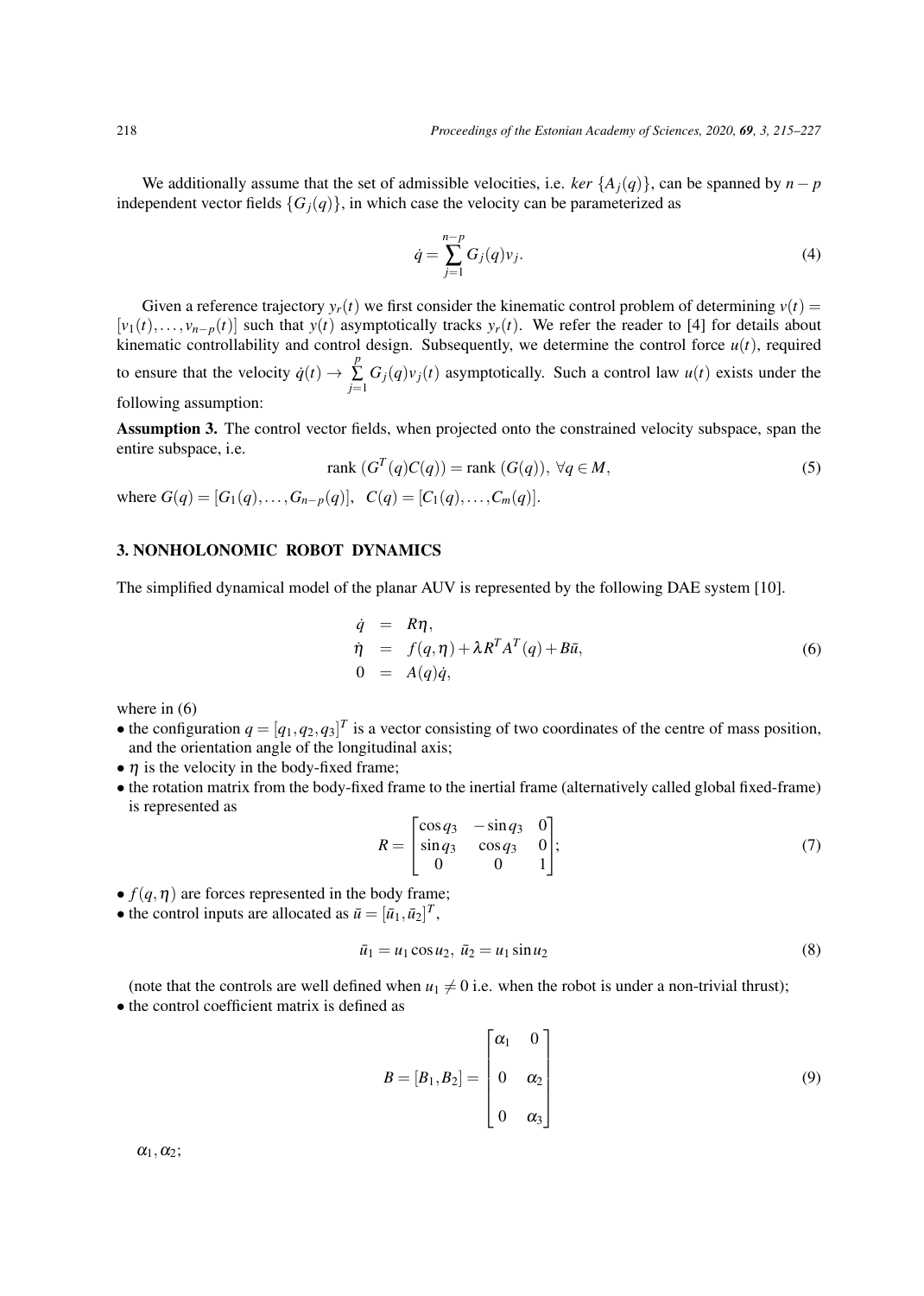• the velocity of the centre of mass  $(q_1, q_2)$  is constrained to be along the longitudinal axis. Hence,  $A(q)$  is obtained as

$$
A(q) = [-\sin q_3 \cos q_3 0];
$$
 (10)

• the term  $\lambda R^T$  $\lceil$  $\overline{\phantom{a}}$  $-\sin q_3$ cos*q*<sup>3</sup> 0 ⎤ represents the reaction force (parameterized by  $\lambda(t) \in \mathbb{R}$ ) which acts on the

robot due to its interaction with the ambient fluid. The evolution of  $\lambda(t)$  is implicitly determined in order to satisfy the velocity constraint.

We now express (6) in the standard form as (1). The first equation in (6) is differentiated to obtain:

$$
\ddot{q} = \dot{R}\eta + R\dot{\eta}.\tag{11}
$$

By differentiating (7), we obtain

$$
\hat{\alpha} = \begin{bmatrix} \dot{R} = R\hat{\omega}, \\ \dot{q}_3 & 0 & 0 \\ 0 & 0 & 0 \end{bmatrix}.
$$
\n(12)

We substitute  $\hat{R}$  from (12) and  $\hat{\eta}$  from (6) into (11) to obtain the dynamics in the form of (1) as

$$
\ddot{q} = F(q, \dot{q}) + \lambda A^T(q) + C(q)\bar{u},
$$
  
\n
$$
0 = A(q)\dot{q},
$$
\n(13)

where  $F(q, \dot{q})$  and  $C(q)$  are defined as

$$
F(q, \dot{q}) = R\hat{\omega}R^{T}\dot{q} + Rf(q, \dot{q}), C(q) = [C_{1}(q), C_{2}(q)] = [RB_{1}, RB_{2}].
$$
\n(14)

We analyse the integrability of the constraints by using the Jacobian of  $A(q)$ :

$$
\frac{\partial A(q)}{\partial q} = \begin{bmatrix} 0 & 0 & -\cos q_3 \\ 0 & 0 & -\sin q_3 \\ 0 & 0 & 0 \end{bmatrix} . \tag{15}
$$

If the constraint would be integrable, i.e.  $A(q) = d\phi(q)$  for some smooth function  $\phi$ , then  $\frac{\partial A(q)}{\partial q} = \frac{\partial^2 \phi(q)}{\partial q^2}$ would have been symmetric, which is not the case. Note that this is a simplified version of the Frobenius theorem [25]. Hence, the constraint satisfies Assumption 1 and the system is indeed nonholonomic.

#### 4. REDUCED STATE SPACE REPRESENTATION

In this section we perform kinematic reduction of the constrained system which satisfies the assumptions in section 2.1, in order to obtain a reduced order state space model for control design. Since the algebraic constraint is implicitly satisfied for each *q*, the velocity *q* must be in *ker*  $A(q)$ .

Define

$$
G(q) = \begin{bmatrix} \cos q_3 & 0 \\ \sin q_3 & 0 \\ 0 & 1 \end{bmatrix},\tag{16}
$$

which spans  $ker A(q)$ , i.e. that satisfies

$$
A(q)G(q) = 0.\t(17)
$$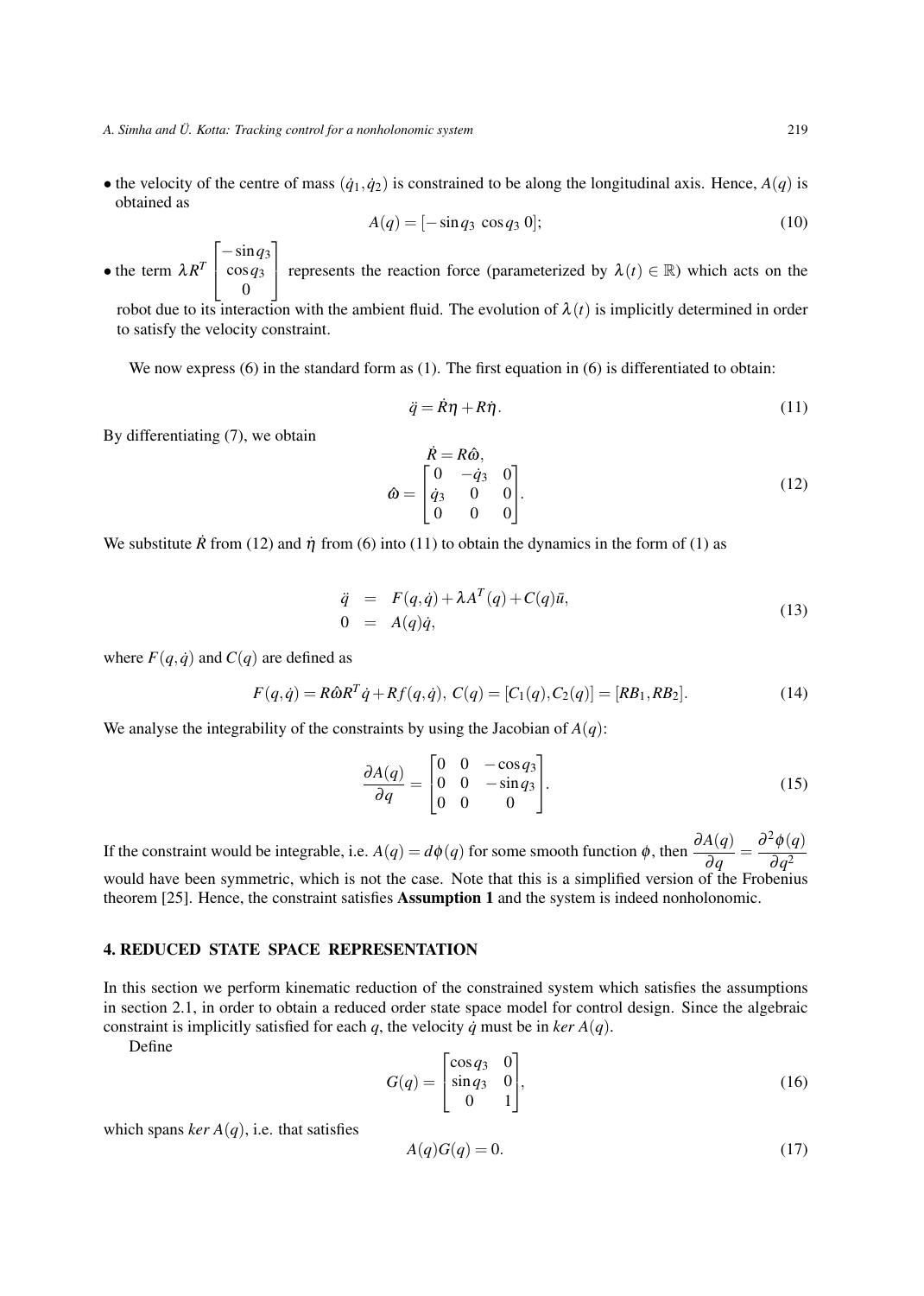Then, the constrained kinematics can be written as (see (4))

$$
\dot{q} = G(q)v,\tag{18}
$$

where  $v = [v_1, v_2]^T$  is a parameterization of *ker*  $A(q)$ . In order to obtain the dynamics  $\dot{v}$ , we project  $\ddot{q}$  as obtained in (13) and on differentiating (18), onto  $G(q) = \text{ker } A(q)$  as follows:

$$
G^{T}(q)\ddot{q} = G^{T}(q)G(q)\dot{v} + G^{T}(q)\dot{G}(q)v
$$
  
= 
$$
G^{T}(q)[F(q,\dot{q}) + \lambda A^{T}(q) + C(q)\ddot{u}].
$$
 (19)

Observe that in (19)  $G^T(q)G(q) = I$  and  $G^T(q)A(q) = 0$ . Therefore,

$$
\dot{v} = -G(q)\dot{G}(q)v + G^{T}(q)[F(q, \dot{q}) + C(q)\bar{u}].
$$
\n(20)

The matrix of control vector fields is obtained after substituting for  $G(q)$  from (16) and  $C(q)$  from (14) as

$$
G^{T}(q)C(q) = \begin{bmatrix} \alpha_1 & 0\\ 0 & \alpha_3 \end{bmatrix}.
$$
 (21)

Since  $\alpha_1$  and  $\alpha_2$  are non-zero constants, the control matrix is uniformly non-singular. From the above equation, it can be seen that condition (5) in Assumption 3 is satisfied, thereby allowing us to construct a control law which can track *v*.

In order to linearize the dynamics in (20) with respect to the control, we define the following regular static state feedback

$$
\bar{u} = \begin{bmatrix} \alpha_1^{-1} & 0\\ 0 & \alpha_3^{-1} \end{bmatrix} [G(q)\dot{G}(q)v - G^T(q)F(q, \dot{q}) + \hat{u}], \tag{22}
$$

which, when substituted into  $(20)$ , results in

$$
\dot{\nu} = \hat{u}.\tag{23}
$$

Equations (18) and (23) constitute the reduced explicit state equations of the nonholonomic constrained dynamics, described in terms of the original variables as

$$
\dot{q}_1 = v_1 \cos q_3, \n\dot{q}_2 = v_1 \sin q_3,
$$
\n(24)

$$
\dot{q}_3 = v_2, \n\dot{v} = \hat{u}.
$$
\n(25)

#### 5. HIERARCHICAL CONTROL DESIGN

In this section, a position tracking feedback law is designed for the state equations (24)–(25). The tracking outputs  $y = [y_1, y_2]^T$  are chosen as

$$
y_1 = q_1, \ y_2 = q_2. \tag{26}
$$

Let  $y_r = [y_{1_r}, y_{2_r}]^T$  denote the reference output trajectory.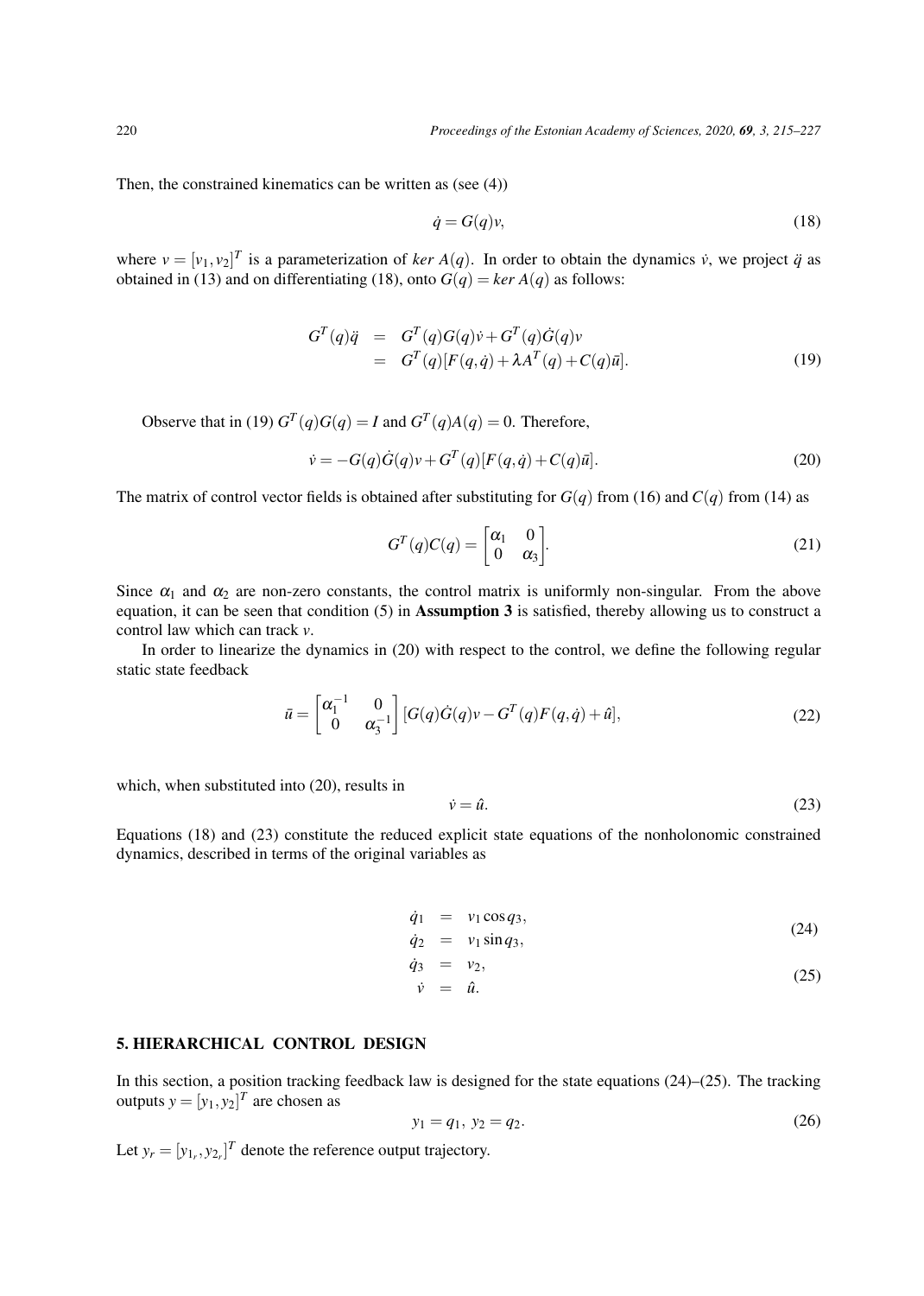Given an output trajectory  $y(t)$  such that  $\dot{y}(t) \neq (0,0)^T$ , a configuration trajectory can be obtained as  $q_1(t) = y_1(t)$ ,  $q_2(t) = y_2(t)$ , and  $q_3(t)$ , i.e. the angle made by the axis of the robot is oriented in the direction of  $\dot{y}(t)$ . Hence, all output trajectories whose velocities do not vanish, are consistent according to the condition (3) in Assumption 2. However, when the velocity of the output trajectory passes through the origin, the corresponding configuration trajectory may encounter a discontinuity.

A hierarchical output tracking controller is designed based on the inner-outer loop paradigm which is explained as follows. In the outer loop  $(24)$ ,  $q_3$  and  $v_1$  are assumed as *virtual* control inputs for which feedback laws  $q_{3r}$  and  $v_{1r}$  are computed in order to track  $q_1$  and  $q_2$ . Subsequently in the inner loop (25), a feedback control law for  $\hat{u}$  is designed in order to ensure that  $q_3$  and  $v_1$  track  $q_{3r}$  and  $v_{1r}$ . As described in [26], hierarchical controllers stabilize the tracking errors provided that the dynamics of the inner loop is significantly faster than that of the outer loop.

#### 5.1. Outer loop tracking

Define the tracking error of the outer loop as

$$
e_1 = (y - y_r) \tag{27}
$$

and specify the error dynamics by

$$
\dot{e}_1 = -k_1 e_1,\tag{28}
$$

where  $K_1$  is a positive definite gain matrix. This ensures that  $e_1$  is exponentially stable.

Using (27), (26), (28) and (24) one can write:

$$
\begin{bmatrix} v_1 \cos q_3 \\ v_1 \sin q_3 \end{bmatrix} = \dot{y}_r - k_1 e_1.
$$
 (29)

We solve (29) for  $v_1$  and  $q_3$  by computing the magnitude and phase of the right hand side and denote the solutions as

$$
\begin{aligned} v_{1_r} &= ||\dot{y}_r - K_1 e_1||_2, \\ q_{3_r} &= \angle(\dot{y}_r - K_1 e_1), \end{aligned} \tag{30}
$$

where  $\angle$  denotes the angle (or unit-vector evolving on  $\mathbb{S}^1$ ).

#### 5.2. Inner loop tracking

The feedback  $\hat{u}$  is computed in order to track  $q_{3r}$  and  $v_{1r}$  in the subsystem (25) rewritten as

$$
\dot{v}_1 = \hat{u}_1,\n\dot{q}_3 = v_2,\n\dot{v}_2 = \hat{u}_2.
$$
\n(31)

**Tracking**  $v_1$ : Define a tracking error

$$
e_2 := v_1 - v_{1_r} \tag{32}
$$

and specify its stable dynamics by

$$
\dot{e}_2 = -k_2 e_2,\tag{33}
$$

where  $k_2$  is a positive constant. From (33) we get

$$
\hat{u}_1 = -k_2 e_2 + \dot{v}_{1_r},\tag{34}
$$

thereby ensuring exponential stability of *e*2.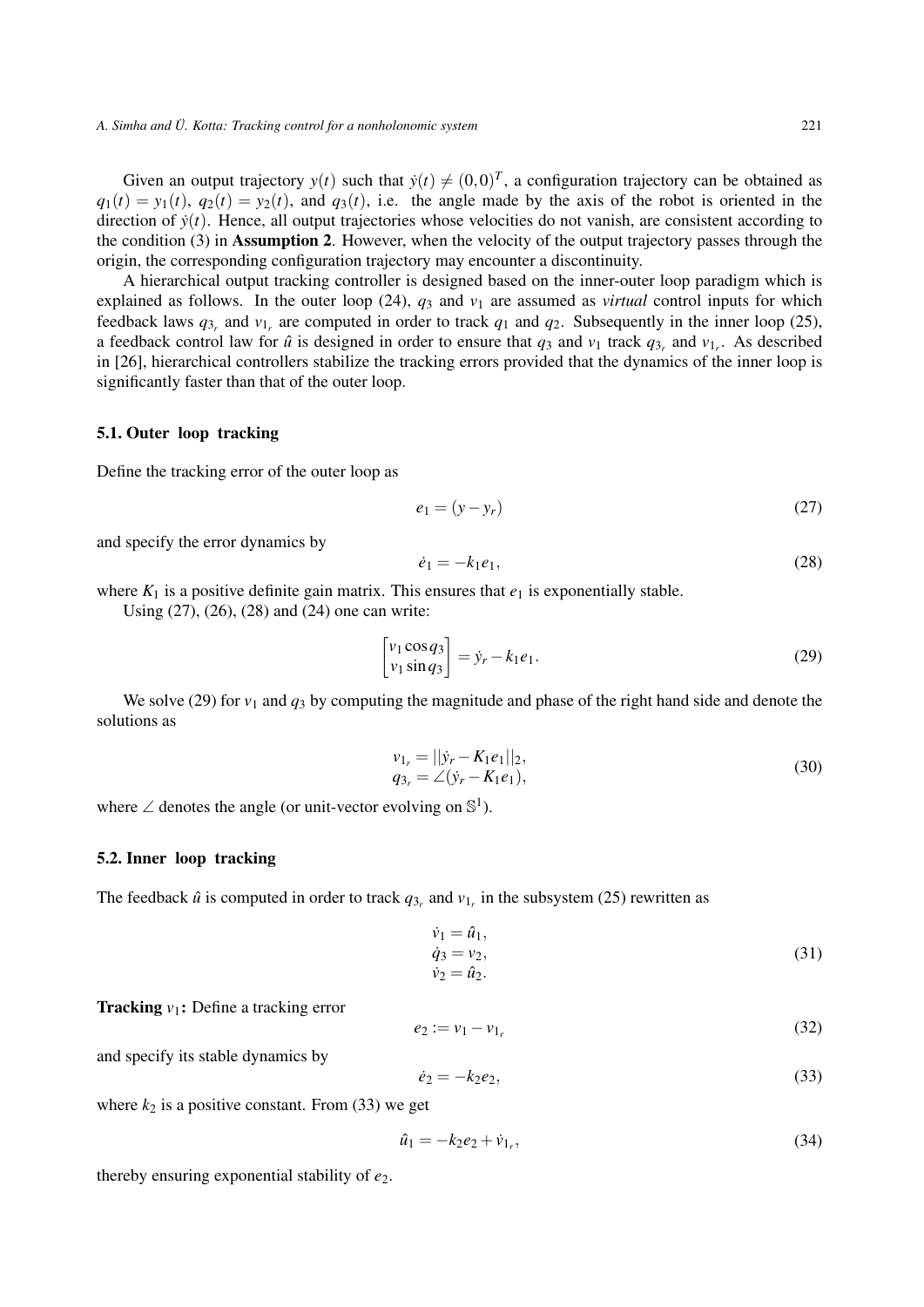**Tracking**  $q_3$  on the unit circle  $\mathbb{S}^1$ : A nonlinear feedback controller is designed for the angle  $q_3 \in \mathbb{S}^1$ . Define  $\theta := (q_3 - q_{3r})$ . A Lyapunov function is chosen as

$$
V(\theta, \dot{\theta}) = k_3(1 - \cos \theta) + \frac{1}{2}(\dot{\theta} + \sin \theta)^2.
$$
 (35)

The above Lyapunov function is based on the *Morse* function approach as described in [10], which is commonly used in geometric control of mechanical systems. A control law for  $\hat{u}_2$  is designed as

$$
\hat{u}_2 = \ddot{x}_{5_r} - \dot{\theta}\cos\theta - k_4(\dot{\theta} + \sin\theta) - k_3\sin\theta, \tag{36}
$$

where  $k_3$  and  $k_4$  are positive constants. From this, the derivative of *V* is obtained as

$$
\dot{V} = -k_3 \sin^2(\theta) - k_4 (\dot{\theta} + \sin \theta)^2.
$$
\n(37)

We now employ the LaSalle-Yoshizawa theorem [23].

**Theorem 5.1 (LaSalle–Yoshizawa).** Let  $x = 0$  be an equilibrium point of the system  $\dot{x} = \mathcal{F}(x)$  and suppose F *is locally Lipschitz in x, uniformly in t. Let V*(*x*) *be a continuously differentiable, positive definite function such that*

$$
\lim_{||x||\to\infty} V(x) = \infty,
$$

*and*

$$
\dot{V}(x) \le -W(x) \le 0, \,\forall x. \tag{38}
$$

*Then, all solution trajectories are globally uniformly bounded and satisfy*

$$
\lim_{t \to \infty} W(X(t)) = 0. \tag{39}
$$

In the context of the tracking problem, we consider the (closed-loop) system under the control law  $\hat{u}_2$ 

$$
\ddot{\theta} = -\dot{\theta}\cos\theta - k_4(\dot{\theta} + \sin\theta) - k_3\sin\theta, \tag{40}
$$

where  $V(\theta, \dot{\theta})$  is defined as in (35) and  $W(\theta, \dot{\theta}) = k_3 \sin^2 \theta + k_4(\dot{\theta} + \sin \theta)^2$ . It can be observed that

$$
W \to 0 \implies \theta \to \{0, \pi\}, \ \dot{\theta} \to 0,\tag{41}
$$

i.e.  $\theta$  converges to 0 or  $\pi$ . In order to ensure that the tracking errors converge to zero, it is necessary for the orientation error  $\theta$  to converge to zero. Hence, the error equilibrium  $(\theta, \dot{\theta}) = (\pi, 0)$  is undesired. We now employ Chetaev theorem [19] in order to show that the error equilibrium  $(\pi,0)$  is unstable, and therefore almost all trajectories converge to the desired error equilibrium  $(\theta, \dot{\theta}) = (0, 0)$ .

**Theorem 5.2 (Chetaev).** Let  $x_e$  be an equilibrium point of the system  $\dot{x} = \mathcal{F}(x)$ . Let  $V_1(x)$  be a continuously *differentiable function such that*  $V_1(x_e) = 0$  *and*  $V_1(x) > 0$  *for some x with*  $||x - x_e||$  *being arbitrarily small. Define a set*  $U = \{x \in B_r(x_e) | V_1(x) > 0\}$ , where  $B_r$  is an open ball of radius r. Suppose that  $\dot{V}_1(x) > 0$  in U, *then x<sup>e</sup> is an unstable equilibrium point.*

Consider a function  $V_1 = 2k_3 - V$  which vanishes at  $(\pi, 0)$ . From the continuity of  $V_1$ , it can be observed that in any neighbourhood of  $(\pi,0)$ , there exist points, where  $V_1 > 0$ . Further, in an open neighbourhood of the equilibrium point, excluding it, we observe that  $\dot{V}_1 = -\dot{V} > 0$ . Hence, Chetaev theorem proves that the undesired error equilibrium  $(\pi,0)$  is locally unstable. From the feedback law  $\hat{u}$ , one can solve for  $\bar{u}$  from (22) and then *u* from (8).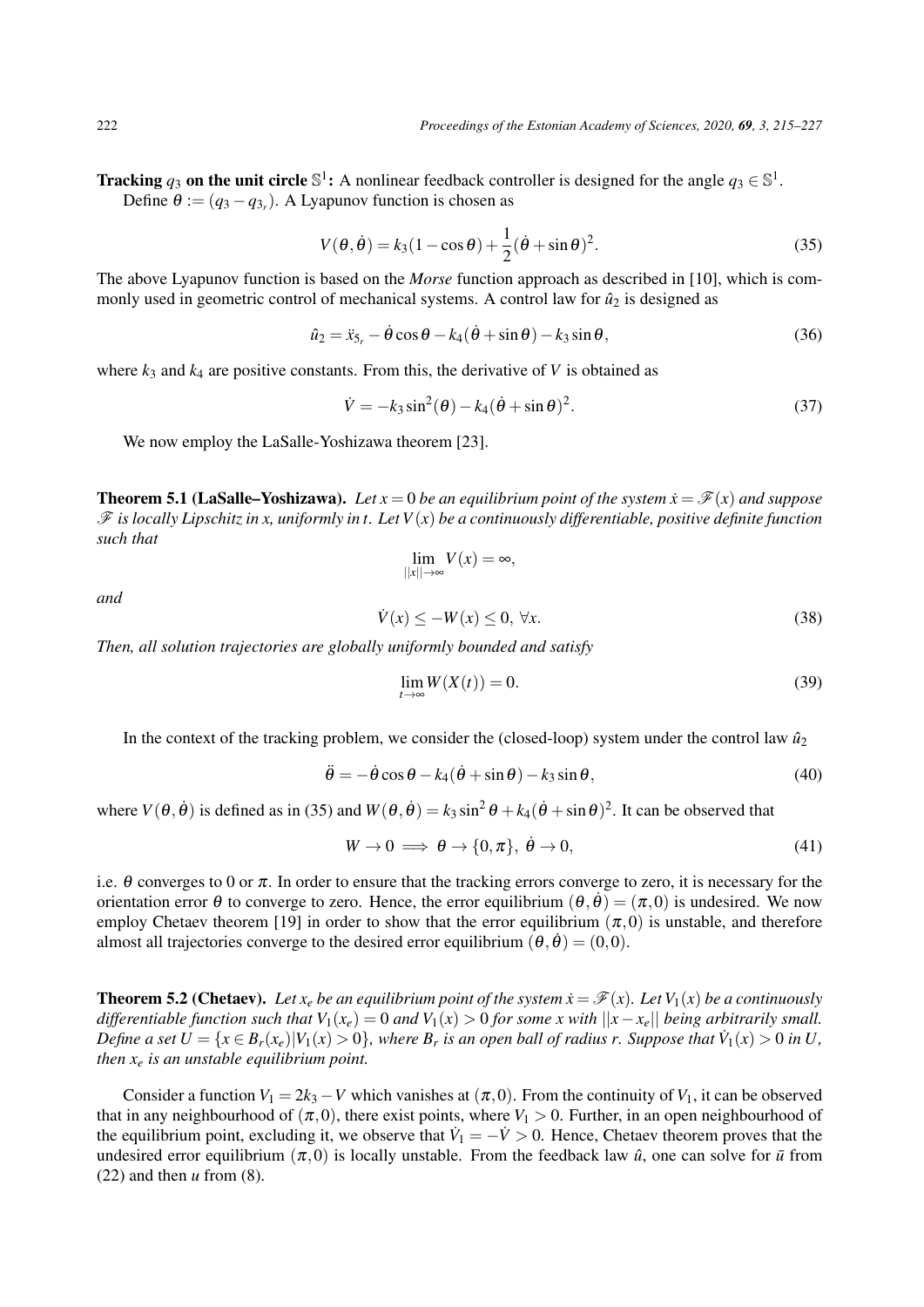#### 6. SIMULATION RESULTS

The drift forces and control coefficients for the model (6) were taken as

$$
f(q,\eta) = \begin{bmatrix} -\frac{(Y_{\nu}-m)\eta_2\eta_3 + D_u\eta_1}{m - X_u} \\ -\frac{(X_u-m)\eta_1\eta_3 + D_v\eta_2}{m - Y_v} \\ -\frac{(X_u-Y_{\nu})\eta_1\eta_2 + D_r\eta_3}{I_{zz}-N_j} \end{bmatrix},
$$
(42)

$$
\alpha_1 = \frac{1}{m - X_{\dot{u}}}, \ \alpha_2 = \frac{1}{m - Y_{\dot{v}}}, \ \alpha_3 = \frac{1}{I_{zz} - N_{\dot{y}}} \frac{l}{2}, \tag{43}
$$

where the parameters (in SI units) are  $m = 3.04$  is the mass,  $l = 0.5$  is the vehicle's length,  $X_{\dot{u}} = -0.3852$ , *Y*<sub>*i*</sub></sub> = −2.5166, *N*<sup>*j*</sup> = −0.0091 are the added mass parameters, *D<sub>u</sub>* = −0.18, *D<sub>v</sub>* = −19.9, *D<sub>r</sub>* = −1.8 are the drag parameters. The above model is based on [15]. We present the simulation results of the closed-loop system governed by the equations  $(24)$  and  $(25)$ , under the control law  $\hat{u}$ .

In the first simulation, a constant reference trajectory is chosen as  $y_r(t)=(5,-5)$ . The initial conditions are chosen as  $q_1(0) = q_2(0) = q_3(0) = 0$ , and  $v(0) = 0$ . Next, a time-varying reference trajectory is chosen as  $y_r(t) = (5\cos(t), 5\sin(t))$ . The initial conditions are chosen as  $q_1(0) = q_2(0) = q_3(0) = 0$ , and  $v(0) = 0$ . Such a trajectory is chosen as it ensures that the underwater robot goes through all angles during the tracking phase.

Figure 1 shows the evolution of the vehicles configuration during the stabilization maneuver. Figure 2 shows the output error during stabilization, and Fig. 3 shows the corresponding control trajectories. It can be seen that the output converges exponentially, despite the errors in model due to inaccurately prescribed gyroscopic force components. Figures 4, 5, and 6 show the evolution of the configuration, output error, and control, respectively, while tracking a circular trajectory. Here it can be seen that the output error converges exponentially with appreciable transient performance. It can be seen that there is a slight steady state error, due to modelling inaccuracies; however the control action is appreciably robust, which is an intrinsic characteristic of geometric PD controllers.



 $\mathbf{r}_1$ ,  $\mathbf{r}_2$ ,  $\mathbf{r}_3$   $\mathbf{r}_4$   $\mathbf{r}_5$ Fig. 1. Configuration  $q(t)$  during stabilization maneuver.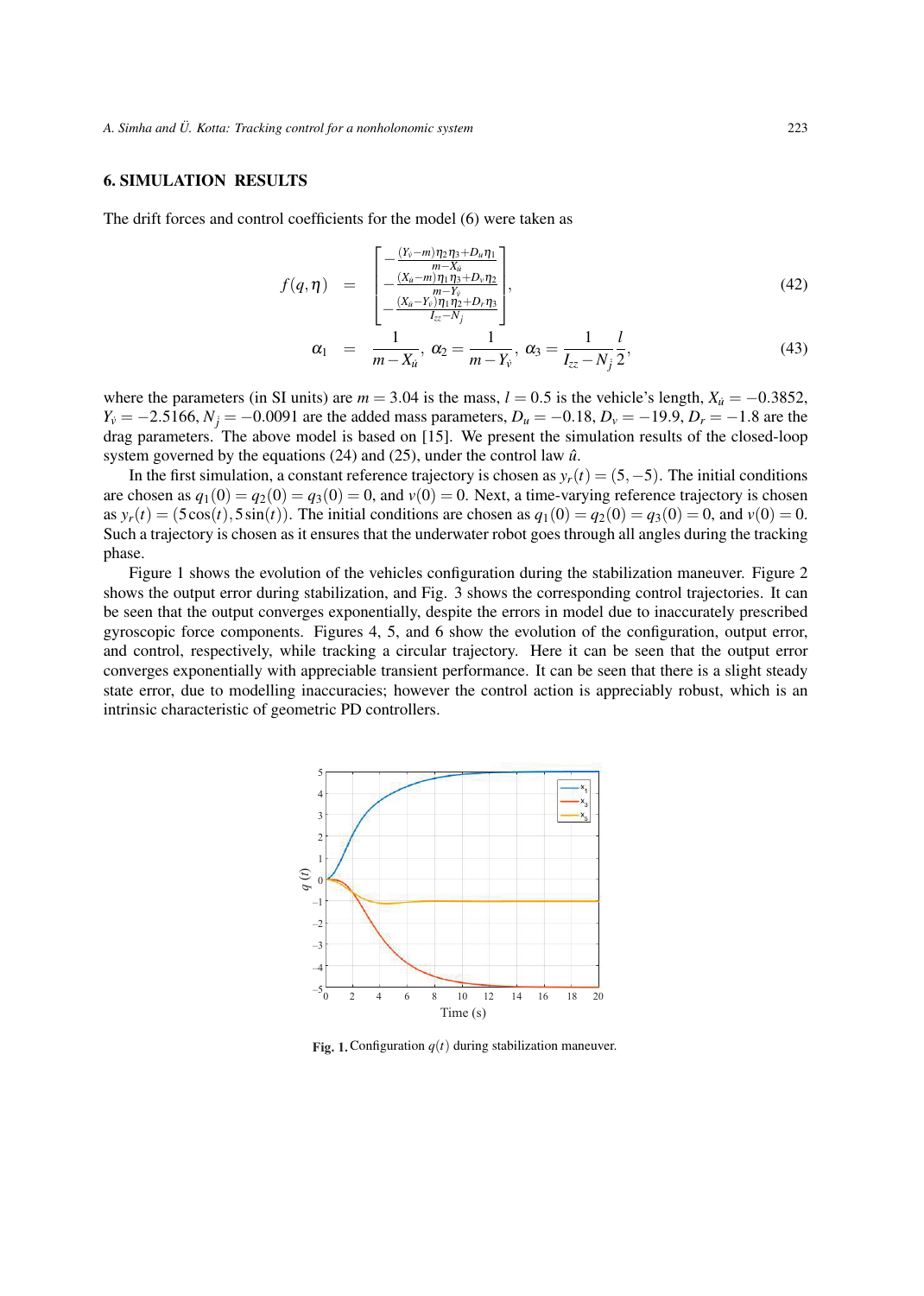

Fig. 2. Output error  $y(t) - y_r(t)$  during stabilization maneuver.



Fig. 3. Control input  $\hat{u}$  during stabilization maneuver.



Fig. 4. Configuration  $q(t)$  during tracking maneuver.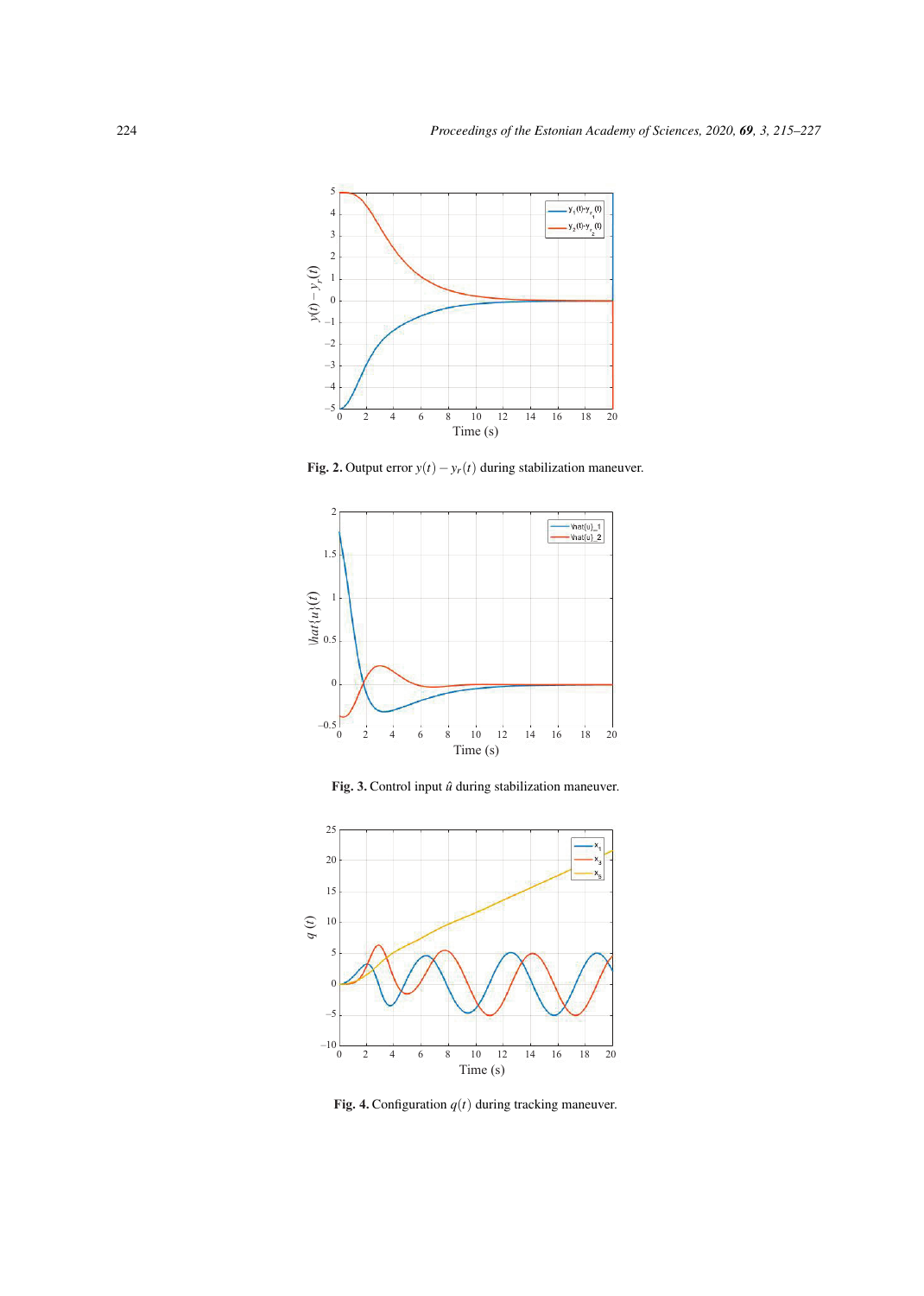

**Fig. 5.** Output error  $y(t) - y_r(t)$  during tracking maneuver.



Fig. 6. Control input  $\hat{u}$  during tracking maneuver.

#### 7. CONCLUDING REMARKS

An output tracking control law for a general class of nonholonomic systems with outputs, whose trajectories were consistent with the constraints and invertible with respect to state trajectories, was developed. The Euler–Lagrange equations of motion were presented in a differential-algebraic framework, and a constraint elimination based reduction process was described for deriving the state space equations. This approach was demonstrated on a model of an underwater vehicle with nonholonomic velocity constraints. The derived state space model was shown to possess a control structure in a chained form. The hierarchical structure of the state space model was exploited to design a tracking controller for the position of the vehicle. A coordinate invariant geometric controller was employed in the inner loop, with a dynamic inversion controller in the outer loop. Since the controller did not use local coordinates, it was free from singularities due to coordinate charts, and exhibited (almost) global, exponential stability, and robustness to parameter variations. Some avenues for further research include tracking of outputs with internal dynamics, tracking on a general class of manifolds and approximate tracking of non-consistent output trajectories.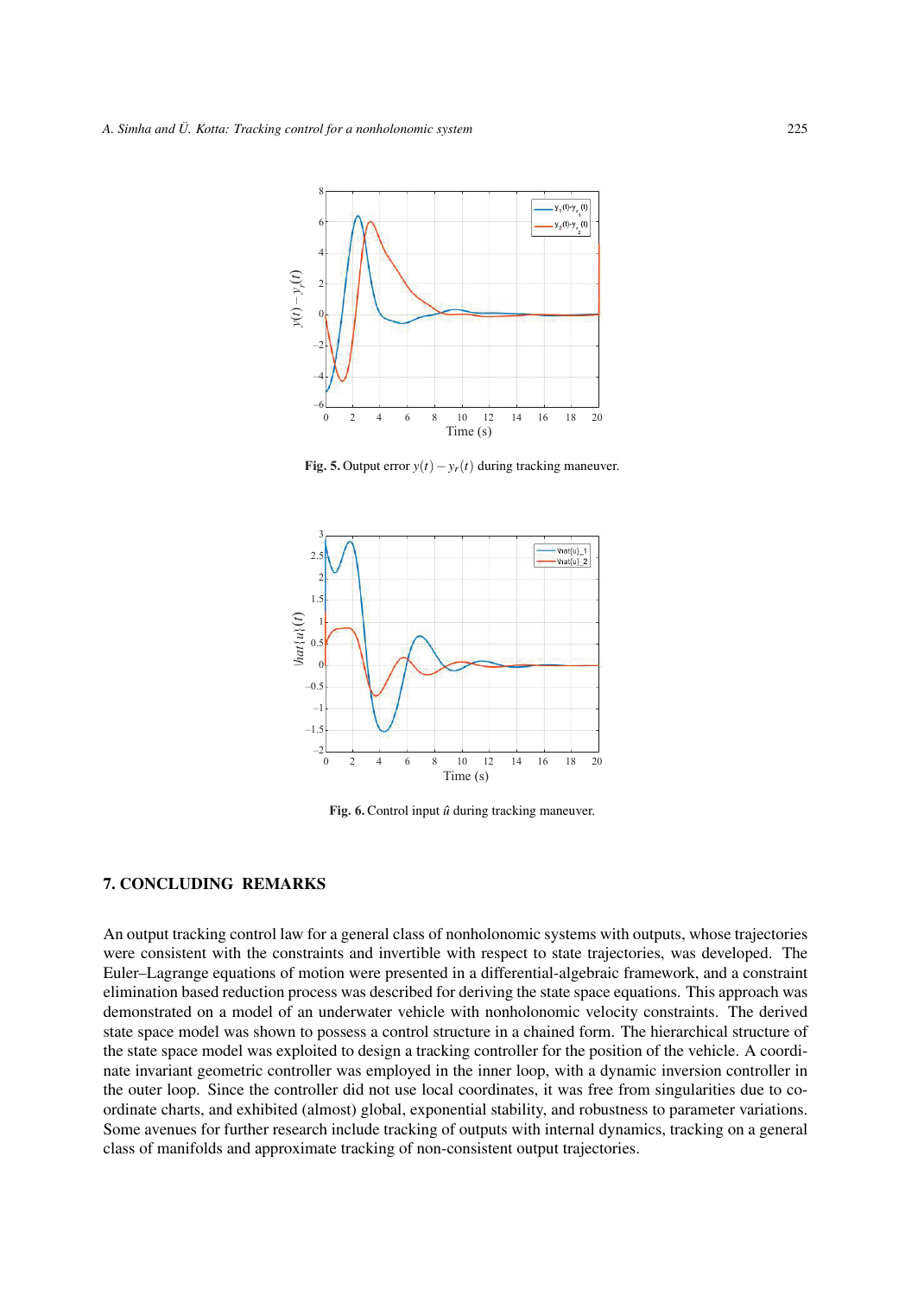#### **ACKNOWLEDGEMENTS**

The work of U. Kotta was partly supported by the Estonian Center of Excellence in IT (EXCITE), funded by the European Regional Development Fund. The publication costs of this article were covered by the Estonian Academy of Sciences.

## **REFERENCES**

- Geomeetriline lahenemine mitteholonoomse allvees ¨ oiduki asendi trajektoori j ˜ argimiseks ¨ 1. Blajer, W and Kołodziejczyk, K. A geometric approach to solving problems of control constraints: theory and a DAE framework.<br>Multibody Sys. Dyn., 2004, 11(4), 343–364.
- and Control. Springer–Verlag, New York, 2003. *Multibody Sys. Dyn.*, 2004, **11**(4), 343–364. 2. Bloch, A. M., Baillieul, J., Crouch, P., Marsden, J. E., Zenkov, D., Krishnaprasad, P. S., and Murray, R. M. *Nonholonomic Mechanics*
- 3. Bloch, A. M., Colombo, L., Gupta, R., and de Diego, D. M. A geometric approach to the optimal control of nonholonomic mechanical systems. In Analysis and Geometry in Control Theory and its Applications (Bettiol, P., Cannarsa, P., Colombo, G.,<br>Motta M, and Bampazzo E, eds), Springer Cham 2015, 35–64 Motta, M., and Rampazzo, F., eds). Springer, Cham, 2015, 35–64.
- mina. Sellest esitetatud madalamat jarku klassikalised oleh oleh peringer. See see see see see see 14.<br>4. Bloch, A. M. *Nonholonomic Mechanics and Control*. Springer–Verlag, New York, 2003.
- 5. Bloch, A. M. Reyhanoglu, M., and McClamroch, N. H. Control and stabilization of nonholonomic dynamic systems. IEEE Trans.
- Autom. Control, 1992, 37(11), 1746-1757.<br>6. Boothby, W. M. An Introduction to Differentiable Manifolds and Riemannian Geometry, 2nd Ed. Academic Press, New York, 1986.
- 0. Boothoy, W. M. *An Introduction to Differentiable Manifolds and Klemannian Geometry*, 2nd Ed. Academic Press, New York, 1960.<br>7. Brenan, K. E., Campbell, S. L., and Petzold, L. R. *Numerical Solution of Initial-Value Pr* SIAM, 1995.
- 8. Brockett, R. W. Control theory and singular Riemannian geometry. In *New Directions in Applied Mathematics* (Hilton, P. J. and Young, G. S., eds). Springer, 1982, 11–27.
- 9. Brockett, R. W. Asymptotic stability and feedback stabilization. In *Differential Geometric Contol Theory* (Brockett, R., W., Millman, R. S., and Sussman, H. J., eds). Birkhauser, Boston, 181–191.
- 10. Bullo, F. and Lewis, A. D. *Geometric Control of Mechanical Systems*. Springer–Verlag, New York, 2005.
- 11. Chaturvedi, N. A., Bloch, A. M., and McClamroch, N. H. Global stabilization of a fully actuated mechanical system on a Riemannian manifold: controller structure. In *Proceedings of the American Control Conference (ACC 2006), June 14–16, 2006, Minneapolis, USA.* http://doi.org/10.1109/ACC.2006.1657279
- 12. Chaturvedi, N. A., Bloch, A. M., and McClamroch, N. H. Global stabilization of a fully actuated mechanical system on a Riemannian manifold including control saturation effects. In *Proceedings of the 45th IEEE Conference on Decision and Control, December 13–15, 2006, San Diego, USA.* IEEE, 2007, 6116–6121.
- 13. De Luca, A. and Oriolo, G. Modelling and control of nonholonomic mechanical systems. In *Kinematics and Dynamics of Multi- Body Systems* (Angeles, J. and Kecskeméthy, A., eds). Springer, Vienna, 1995, 277–342.
- 14. De Luca, A. and Oriolo, G., and Samson, C. Feedback control of a nonholonomic carlike robot. In *Robot Motion Planning and Control* (Laumond, J. P., ed.). Springer, Berlin, Heidelberg, 1998, 171–253.
- 15. Fossen, T. I. et al. *Guidance and Control of Ocean Vehicles.* Wiley, New York, 1994.
- 16. Fuentes, R., Hicks, G., and Osborne, J. The spring paradigm in tracking control of simple mechanical systems. *Automatica*, 2011, **47**(5), 993–1000.
- 17. Gorbatenko, E. The differential geometry of nonholonomic manifolds according to V. V. Vagner. *Geom. Sb. Tomsk univ*, 1985, **26**, 31–43 (in Russian).
- 18. Grushkovskaya, V. and Zuyev, A. Stabilization of nonadmissible curves for a class of nonholonomic systems. In *Proceedings of the 18th European Control Conference (ECC 2019), June 25–28, 2019, Naples, Italy.* IEEE, 2019, 656–661.
- 19. Khalil, H. K. *Nonlinear Systems, 3rd Edition.* Prentice Hall, New Jersey, 1996.
- 20. Koditschek, D. E. The application of total energy as a Lyapunov function for mechanical control systems. *Contemp. Math*., 1989, **97**, 131. 21. Arnol'd, V. I. *Dynamical Systems III*. Springer–Verlag, Berlin, Heidelberg, 1988.
- 
- 22. Nonholonomic Mechanical Systems with Symmetry. CDS Technical Report 94013, California Institute of Technology, 1995.
- 23. Krstic, M., Kanellakopoulos, I., and Kokotovic, P. V. *Nonlinear and adaptive control design.* John Wiley & Sons, New York, 1995.
- 24. Krym, V. R. The Schouten curvature for a nonholonomic distribution in sub-Riemannian geometry and Jacobi fields. In *Proceedings of the School-Seminar on Optimization Problems and their Applications (OPTA-SCL 2018), July 8–14, 2018, Omsk, Russia* (Belim, S., Kononov, A., and Kovalenko, Y., eds), 213–227.
- 25. Lee. J. M. Smooth manifolds. In *Introduction to Smooth Manifolds*. Springer, NewYork, 2013, 1–31.
- 26. Levine, J. *Analysis and Control of Nonlinear Systems: A Flatness-based Approach.* Springer–Verlag, Berlin, Heidelberg, 2009.
- 27. Madhushani, T. W. U., Maithripala, D. S., and Berg, J. M. Feedback regularization and geometric PID control for trajectory tracking of mechanical systems: Hoop robots on an inclined plane. In *Proceedings of the American Control Conference (ACC 2017), May 24–26, 2017, Seattle, USA.* IEEE, 2017, 3938–3943.
- 28. Maithripala, D. S. and Berg, J. M. An intrinsic PID controller for mechanical systems on Lie groups. *Automatica*, 2015, **54**, 189–200.
- 29. Maithripala, D. S., Berg, J. M., and Dayawansa, W. P. Almost-global tracking of simple mechanical systems on a general class of Lie groups. *IEEE Trans. Autom. Control*, 2006, **51**(2), 216–225.